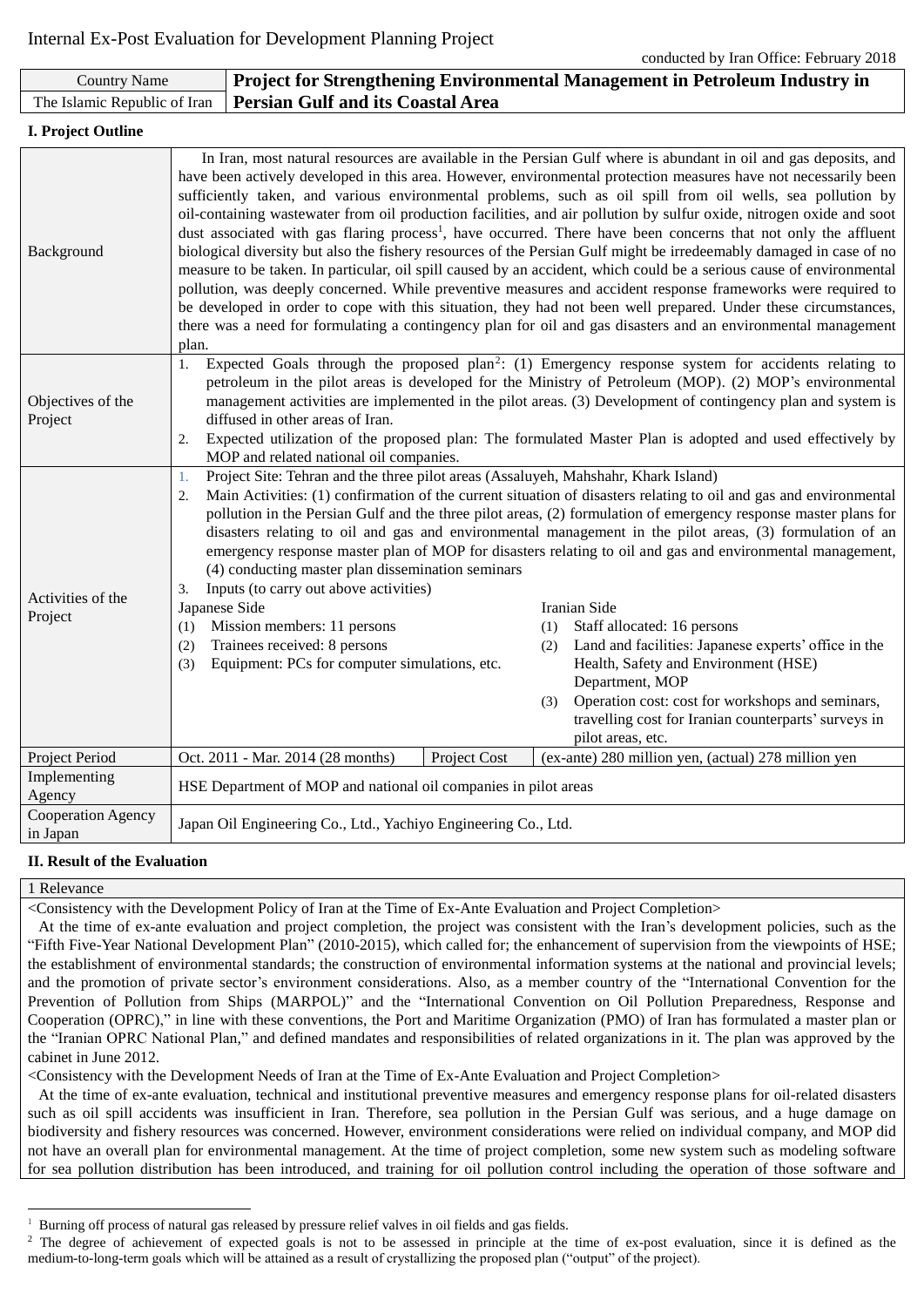implementation of environ management activities by MOP has been required.

<Consistency with Japan's ODA Policy at the Time of Ex-Ante Evaluation>

The project was consistent with Japan's ODA policy for Iran, since the local ODA taskforce adopted environmental conservation including environmental pollution control as one of the five priority areas of cooperation based on the Economic Cooperation Policy Dialogue in July 1999<sup>3</sup>.

<Evaluation Result>

In light of the above, the relevance of the project is high.

2 Effectiveness/Impact

<Status of Achievement for the Objectives at the time of Project Completion>

The objectives of the project were mostly achieved by the time of project completion. Review and analysis were conducted on the development plans of oil industries, institutional and managerial situations of HSE, conditions and issues of three pilot areas, and emergency response system and procedures against oil spill disasters (Output 1). Based on the results of review and analysis, the Master Plans for emergency response system and procedures against oil spill disasters and environment management for MOP and three pilot areas have been compiled respectively (Output 2 and 3). However, according to the interview with the Director of the Environment Department of MOP, formulation of the Master Plan in other areas other than pilot areas was not progressing, because the situations of other areas are different from the three pilot areas<sup>4</sup>. Therefore, it could not be verified whether MOP became able to formulate plans alike for other areas based on the experience of the pilot areas or not (Output 4).

<Utilization Status of the Proposed Plan at the time of Ex-post Evaluation>

After the project completion, based on the Master Plans prepared by the project, the action plan of the Environmental Management in Petroleum Industry (EMPI)<sup>5</sup> was formulated in July 2014 under the initiative of the Minister of Petroleum. The action plan was circulated in MOP and in other related Ministries, and requested to be implemented. In national oil companies (NIPC, NIOC, NIGC, NIOPDC<sup>6</sup>) in the pilot areas, departments in charge of integrated environmental management were established in 2015 in accordance with the concept of "One Zone One Management Principle<sup>7</sup>" proposed by the project. Regarding institutional strengthening, due to the limit of the number of public employees stipulated by the President's Office, it has been hard to secure the sufficient number of staff. Out of basic policies and strategies recommended by the Mater Plan, some of them have been carried out such as activation of the monitoring system in each zone, investigations of waste water treatment plants, preparation of emission inventories, improvement of solid waste management, enhancement of reporting system, and so on. Regarding the action plans prioritized in the Master Plan, a number of actions have been executed such as the sharing of the existing guidelines and procedures of oil industries among organizations concerned, constructions of industrial wastewater treatment facilities and gas treatment plants, preparation of oil recovery equipment, strengthening of supervision system, compilation of hazardous waste inventories, and so on. According to the Director of the Environment Department of MOP, other action plans have been underway by priorities.

<Status of Achievement for Expected Goals through the Proposed Plan at the time of Ex-post Evaluation>

Based on the basic policies, strategies and action plans proposed by the Master Plan, regarding the improvement of the emergency response for oil-related disasters in the pilot areas (Indicator 1), PMO and local governments in collaboration have formulated an environmental accident reporting system and emergency response plans, and those were approved by the Minister of Petroleum and have been currently under implementation. In order to fully enforce "One Zone One Management Principle," zone managers in the three pilot areas were appointed by the Minister of Petroleum. Regarding the environmental management operations of national oil companies and national oil operation companies in the pilot areas (Indicator 2), a letter notifying EMPI was sent from the Minister of Petroleum to the Vise-ministers, the Director Generals of related departments, and the Executive Managers of national oil companies, and the letter requested prompt implementation of plans introducing specific execution methods for environment improvement, contaminated soil washing, improvement of environment monitoring system, oil spill prevention, and so on. After that, in 2015, MOP prepared the budget for EMPI, and EMPI has been put in execution. Regarding the dissemination of the Master Plan to other areas (Indicator 3), accident response plans alike have not been drafted in other areas since there are no similar area to the pilot areas. Only in the oil fields in west bank of the Kārun River, the basic policies and strategies proposed by the Master Plan were adopted for formulation of the environment management plans.

<Other Impacts at the time of Ex-post Evaluation>

In accordance with EMPI, local programs for improving the local environment have been prepared, and targets and operating procedures for zone managers have been defined. No resettlement and land acquisition, and no negative impact on natural environment has been caused by the implementation of the Master Plans.

<Evaluation Result>

 $\overline{a}$ 

In light of the above, through the project, the objectives of the project were achieved at the time of project completion; and adoption of proposed plans and implementation of prioritized plans of the project have partially been done. Some positive impacts by the project such as formulation of local programs could be observed. Therefore, the effectiveness/impact of the project is high.

<sup>3</sup> Source: ODA Data Book 2012.

<sup>&</sup>lt;sup>4</sup> While there are a variety of oil related facilities in the three pilot areas and emergency response systems for oil related accidents are highly required, other areas are not necessary so.

<sup>5</sup> The action plan is also called as "Environment Management of Oil Establishments in Persian Gulf and its Coastal Areas" in English.

<sup>&</sup>lt;sup>6</sup> The National Iranian Petrochemical Company (NIPC), the National Iranian Oil Company (NIOC), the National Iranian Gas Company (NIGC) and the National Iranian Oil Products Distribution Company (NIOPDC) are sector-wide national oil companies under MOP, which supervise national oil operation companies. There are departments and officers in charge of HSE and emergency response in MOP, national oil companies and national oil operation companies.

 $<sup>7</sup>$  Iran is divided into several petrochemical production zones, and the production of petrochemicals and its HSE of each zone is supervised by a zone</sup> company. The Master Plan drafted by the project suggested the concept of "One Zone One Management Principle" and recommended to strengthen the authority of zone companies in order to realize an integrated environment management of a zone by a zone company. (Source: Final Report, 2014, p.7-26)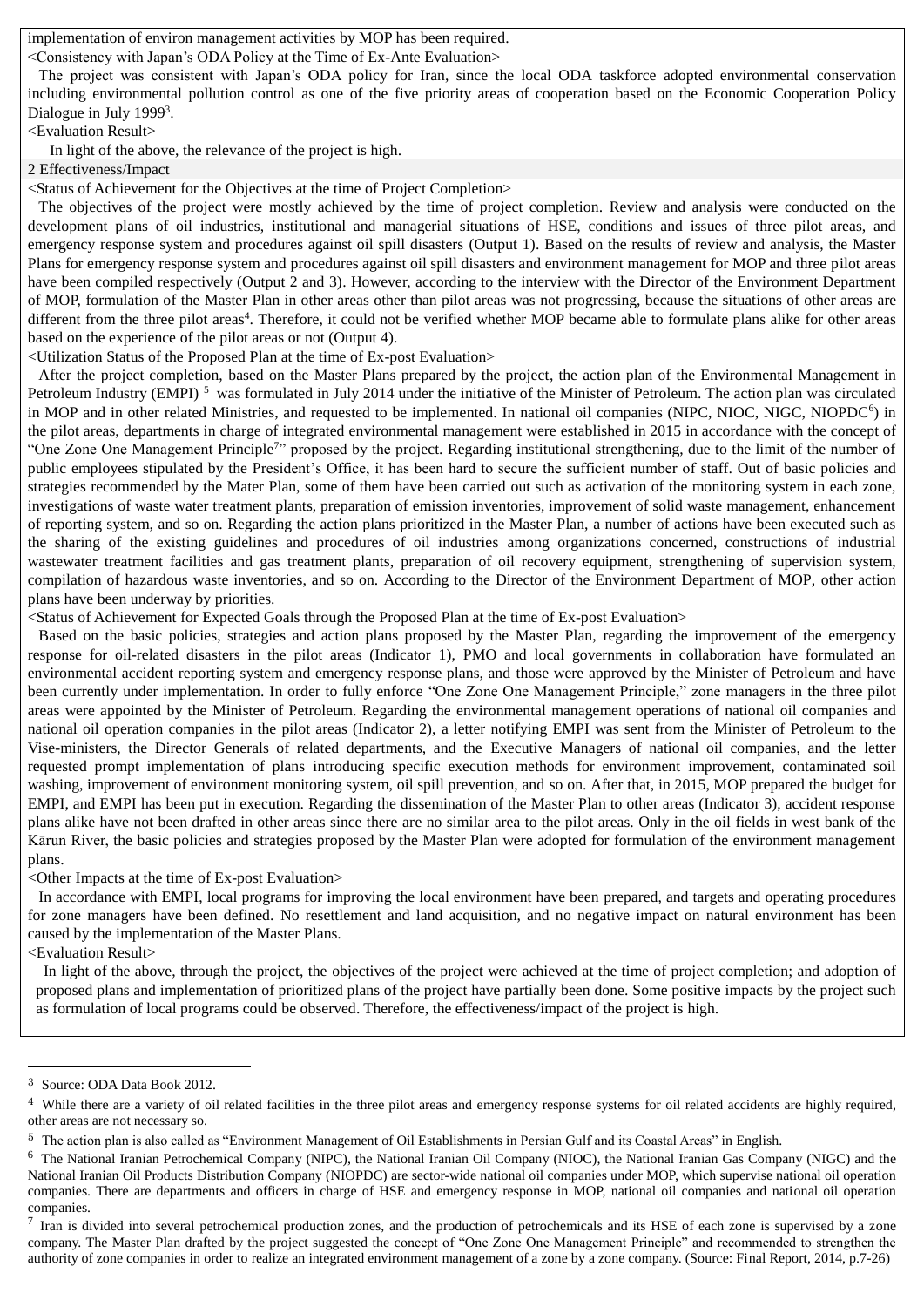| Table 1: Status of Achievement of Utilization Status of the Proposed Plan and Expected Goals through the Proposed Plan |                                                                                                                                                                                                                                                                                                                                                                                                                                                 |                                                                                                                                                                                                                                                                                                                                                                                                                                                                                                                                                                                                                                                                                                                                                                                                                                                                                                                                                                                                                                 |  |  |  |  |  |
|------------------------------------------------------------------------------------------------------------------------|-------------------------------------------------------------------------------------------------------------------------------------------------------------------------------------------------------------------------------------------------------------------------------------------------------------------------------------------------------------------------------------------------------------------------------------------------|---------------------------------------------------------------------------------------------------------------------------------------------------------------------------------------------------------------------------------------------------------------------------------------------------------------------------------------------------------------------------------------------------------------------------------------------------------------------------------------------------------------------------------------------------------------------------------------------------------------------------------------------------------------------------------------------------------------------------------------------------------------------------------------------------------------------------------------------------------------------------------------------------------------------------------------------------------------------------------------------------------------------------------|--|--|--|--|--|
| Aim                                                                                                                    | <b>Indicators</b>                                                                                                                                                                                                                                                                                                                                                                                                                               | Results                                                                                                                                                                                                                                                                                                                                                                                                                                                                                                                                                                                                                                                                                                                                                                                                                                                                                                                                                                                                                         |  |  |  |  |  |
| Utilization Status of the<br>Proposed Plan                                                                             | Indicator: Implementation status of the<br>proposals and recommendations made in<br>the Master Plans.                                                                                                                                                                                                                                                                                                                                           | (Ex-post Evaluation) Achieved.<br>After the project completion, under the initiative of the Minister of<br>Petroleum, the action plan of EMPI was formulated based on the Master<br>Plans, and circulated in MOP and in other Ministries concerned requesting<br>them to implement.                                                                                                                                                                                                                                                                                                                                                                                                                                                                                                                                                                                                                                                                                                                                             |  |  |  |  |  |
| <b>Expected Goals through</b><br>the Proposed Plan                                                                     | Indicator 1: Preparation status of the<br>emergency response for oil-related disasters<br>in pilot areas (institutions, contact and<br>reporting system, emergency response<br>procedures, equipment, post-emergency<br>monitoring, etc.).<br>Indicator 2: Status of environmental<br>management operations of national oil<br>companies and national oil operation<br>companies in pilot areas.<br>Indicator 3: Status of dissemination of the | (Ex-post Evaluation) Achieved.<br>PMO and local governments in collaboration have formulated an<br>environmental accident reporting system and emergency response plans. In<br>Assaluyeh, short-term programs for promoting HSE were commenced, in<br>which environment management system was studied based on the action<br>plans prepared by the Master Plan. These systems and plans were approved<br>by the Minister of Petroleum and have been currently under implementation.<br>(Ex-post Evaluation) Achieved.<br>A letter notifying EMPI was sent from the Minister of Petroleum to the<br>high-level officials of MOP and the Executive Managers of NIOC, NIGC,<br>NPC, NIOPDC. The letter requested them to take prompt actions for plans<br>for environment improvement, contaminated soil washing, improvement of<br>environment monitoring system, oil spill prevention, and so on. The budget<br>for EMPI was prepared by MOP, and those plans have been implemented.<br>(Ex-post Evaluation) Partially achieved. |  |  |  |  |  |
| $\mathbf{m}$ in                                                                                                        | Mater Plans to other areas such as the<br>drafting of accident response plans.<br>(1, 2, 3, 3, 4, 5)                                                                                                                                                                                                                                                                                                                                            | Because there are no other areas similar to the pilot areas in the country, there<br>are few movements of drafting master plans alike in other areas. But the<br>basic policies and strategies proposed by the Master Plan were referred to for<br>formulation of the environment management plans in west bank of the Kārun<br>River.<br>$\sim$ $\sim$ $\sim$ $\sim$ $\sim$<br>$\sim$ $\sim$<br>$\mathbf{r}$                                                                                                                                                                                                                                                                                                                                                                                                                                                                                                                                                                                                                   |  |  |  |  |  |

Source: Final Report (2014), questionnaire survey to and interviews with the Director General of Environment Department of MOP in the ex-post evaluation (2017)

3 Efficiency

Although the project cost was within the plan (the ratio against the plan: 99%), the project period slightly exceeded the plan (the ratio against the plan: 104%). Therefore, efficiency of the project was fair.

# 4 Sustainability <Policy Aspect>

Aiming at an expansion of the national production of petrochemical products to be 100 million tons, the "Sixth Five-Year National Development Plan" (2016-2021) places emphasis on the coordination of the Ministry of Industries and Business, the Ministry of Industry, Mine and Trade, and MOP, especially on the coordination with MOP for environmental problem prevention. It also requests governmental and non-governmental organizations to properly treat solid waste, sewage and waste water, and to prepare environment management plans. Policy environment, therefore, keeps encouraging the adoption of the Master Plans and the action plans proposed by the project.

Table 2: The number of staff in charge of HSE

|              |      |      | (unit: persons) |
|--------------|------|------|-----------------|
| vear         | 2011 | 2014 | $2017*$         |
| Assaluyeh    |      |      |                 |
| Mahshahr     |      |      |                 |
| Khark Island |      |      |                 |
| PSEEZ**      |      |      |                 |

\* as of August 2017

\*\* Pars Special Economic/Energy Zone (a zone management company in Khark Island)

<Institutional Aspect>

The institutional structure for environment conservation consisting of MOP, national oil companies, zone companies and national oil operation companies

has been unchanged since the time before the project. The letter of EMPI was issued by the Minister of Petroleum in July 2014 as stated above, requesting institutions concerned to formulate and implement a range of environment conservation plans. At that time, a steering committee was created in MOP with the membership of the Directors of related Departments of MOP and four national oil companies. The committee regularly monitors the progress of formulation and implementation of environment conservation plans, and report it to the Minister of Petroleum. Besides, the sub-committees have been set up in the three pilot areas for promoting execution of decisions of the committee. Regarding the staffing, MOP has newly assigned officials in charge of HSE in the three pilot areas based on the "One Zone One Management Principle" suggested by the project (Table 2). However, according to the Director General of the Environment Department of MOP, the number of staff is insufficient, especially the officials with specialist's knowledge and experience is in short. Due partly to the regulations for public employees stipulated by the President Office, the shortage of staff has been a persistent problem. <Technical Aspect>

According to the questionnaire to and the interview with the Director General of the Environment Department of MOP, the technologies for air pollution control, solid waste management and environment assessment have been learned and made contributions for the improvement of a variety of operations. However, eyeing the rapid progress of technologies, the improvement of expertise is still in need, and more training and capacity building is required for further technical capability upgrading. <Financial Aspect>

While the specific figures of the budget for implementing the Master Plans and action plans prepared by the project were not obtained in the ex-post evaluation, according to the Director General of the Environment Department of MOP, institutions concerned formulated plans and implemented them in compliance with the letter from the Minister of Petroleum, and MOP and institutions have prepared the budget for them. And, as far as the questionnaire and interviews conducted in this ex-post evaluation concerns, no issues relating to the financial aspect have been observed in any organization.

<Evaluation Result>

In light of the above, slight problems have been observed in terms of the institutional and technical aspects of the implementing agency. Therefore, the sustainability of the effectiveness through the project is fair.